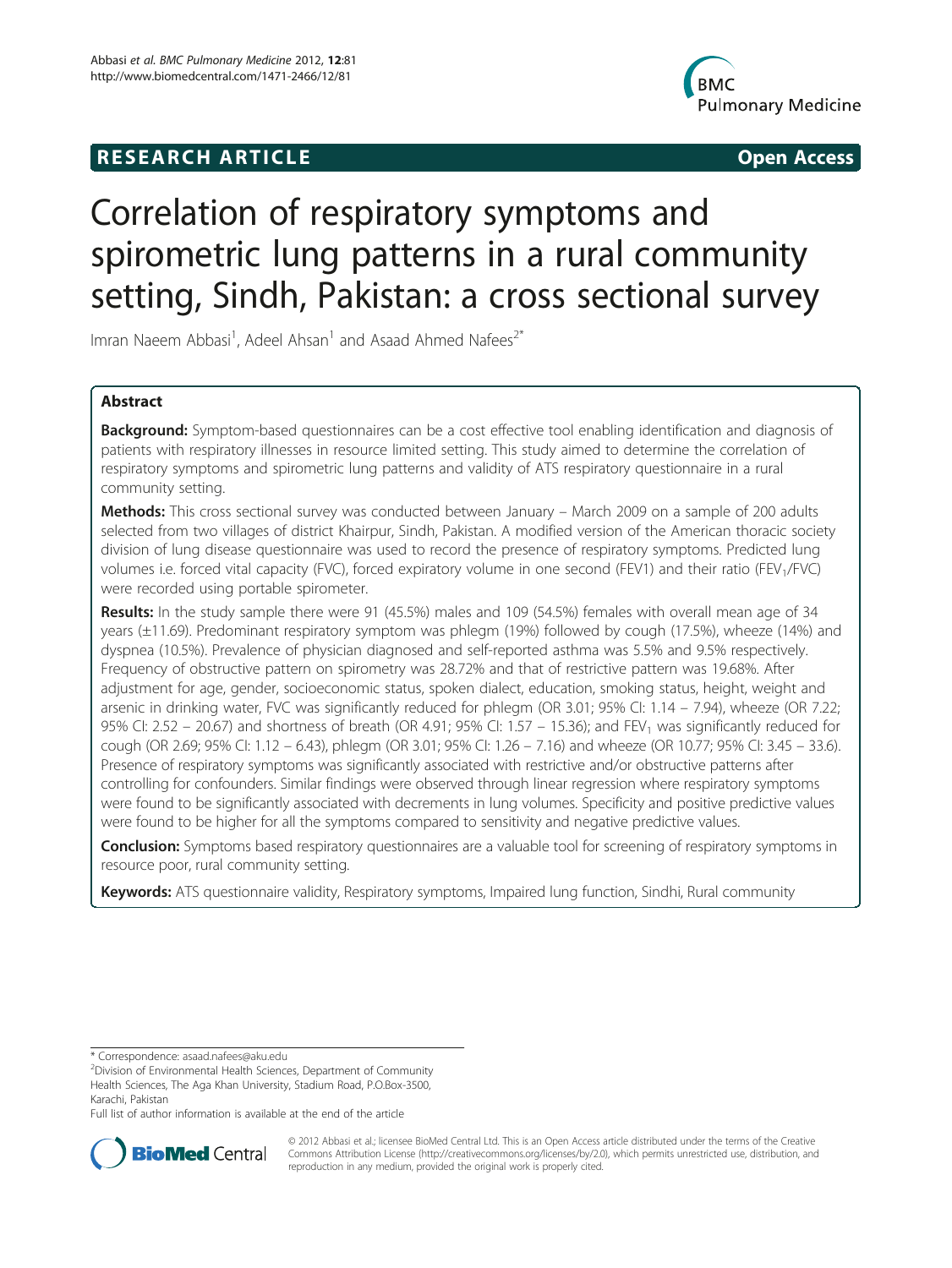## Background

Spirometry is recommended as basis for diagnosing impaired lung function [[1,2\]](#page-8-0) but lack of spirometry equipment and expertise to use it in primary care settings of developing countries make it an unfeasible option [[3](#page-8-0)]. In these settings, respiratory symptom-based questionnaires can be a simple and cost effective tool enabling identification and diagnosis of patients with respiratory illnesses. A number of respiratory questionnaires containing questions about symptoms of chronic obstructive pulmonary disease (COPD) and asthma have been developed [[4-8](#page-8-0)]. American Thoracic Society Division of Lung Disease questionnaire (ATS – DLD-78A) [[9\]](#page-8-0) is a commonly used questionnaire for identifying the respiratory symptoms. It contains questions regarding frequent and chronic respiratory symptoms including cough, phlegm, wheeze and shortness of breath. It has been used after translation into local languages in a number of studies [[10](#page-8-0)-[13\]](#page-8-0). When used in conjunction with spirometry, symptoms based questionnaires can be a useful adjunct in the screening of population for respiratory illnesses [[14](#page-8-0)].

COPD and asthma are chronic debilitating illnesses that profoundly affect the quality of daily life. Globally asthma is responsible for 1.8 million YLD (years lived with disability) whereas COPD is the  $4<sup>th</sup>$  leading cause of death [[15](#page-8-0)]. COPD is characterized by partial air flow limitation which is not fully reversible. If left untreated, COPD can become a progressive and disabling disease [[1\]](#page-8-0). Under-diagnosis of these symptoms is a problem worldwide [[1\]](#page-8-0) and lack of required training, failure to suspect symptoms by physicians and late presentation of patients to physician are the main causes for this underdiagnosis [\[14,16\]](#page-8-0). In developing countries including Pakistan, issues of accessibility and scarcity of resources in primary care setting necessitate the use of alternative measures particularly in distant rural areas. We used a modified version of the American thoracic society division of lung diseases questionnaire (ATS-DLD-78A) to identify the presence of respiratory symptoms. The objective of this study was to determine the correlation of respiratory symptoms and spirometric lung patterns as well as to determine the validity of the ATS respiratory questionnaire in a rural community setting of Sindh, Pakistan.

## Methods

## Study design and setting

This cross sectional study was conducted in two villages (Mehtani and Mian Jan Muhammad Abbasi) of union Council Agra, taluka (sub-district) Gambat, district Khairpur, Sindh between January – March 2009. The detailed methodology is given elsewhere [\[12](#page-8-0)] however; briefly, there were 200 adult ( $\geq$  18 years) men and women who participated in this study. The population of union council Agra is approximately 21, 749 [[12\]](#page-8-0), the majority speaks Sindhi while Saraiki is a commonly spoken dialect which is itself derived from Sindhi, having 85% lexical similarity with Sindhi. Farming is the main occupation in this area [[17\]](#page-8-0).

These villages are located close to the banks of River Indus where there is a high proportion of drinking water sources contaminated with arsenic [[18](#page-8-0)].

## Respiratory questionnaire

We used a modified version of the American thoracic society division of lung disease questionnaire (ATS-DLD 1978) to record the presence of respiratory symptoms. It included questions regarding frequent cough (defined as presence of cough on most days for 3 consecutive months or more during the year), chronic cough (defined as presence of cough for 3 consecutive months in 2 consecutive years), frequent phlegm (defined as bringing up phlegm on most days of month, for 3 consecutive months or more in a year), chronic phlegm (presence of phlegm for 3 consecutive months in 2 consecutive years), frequent wheezing (whistling sound heard on expiration within 2 years), chronic wheezing (whistling sounds heard on expiration more than 2 years), shortness of breath Grade I (shortness of breath, when hurrying on the level or walking up a slight hill) and Grade II (dyspnea defined as: walk slower than people of the same age on the level because of breathlessness or has to stop for breathing when walking at own pace on level), selfreported asthma (defined as respondent ever had asthma) and physician diagnosed asthma (defined as asthma confirmed by a doctor). Questions pertaining to socio-economic status (monthly household income and land ownership), education, occupation, type of kitchen, type of fuel used for cooking and smoking cigarettes and beerie (small locally made cigarette without filter commonly smoked in South Asia) or *huqqa* (local name for water-pipe) were added to the questionnaire.

The questionnaire was translated into Sindhi and back translated into English; it was then pretested in another Sindhi speaking community before use in this study. During the data collection the study team was particularly trained to make sure that the respondents were able to truly comprehend the meaning of all questions, especially those pertaining to presence of respiratory symptoms, such as wheeze.

## Lung function measurement

A portable Spirometer (Vitalograph New Alpha 6000; Vitalograph Ltd., Buckingham, England) was used for performing lung function measurements in accordance with the American Thoracic Society guidelines [\[19\]](#page-8-0). The age, height and sex predicted values of Forced Vital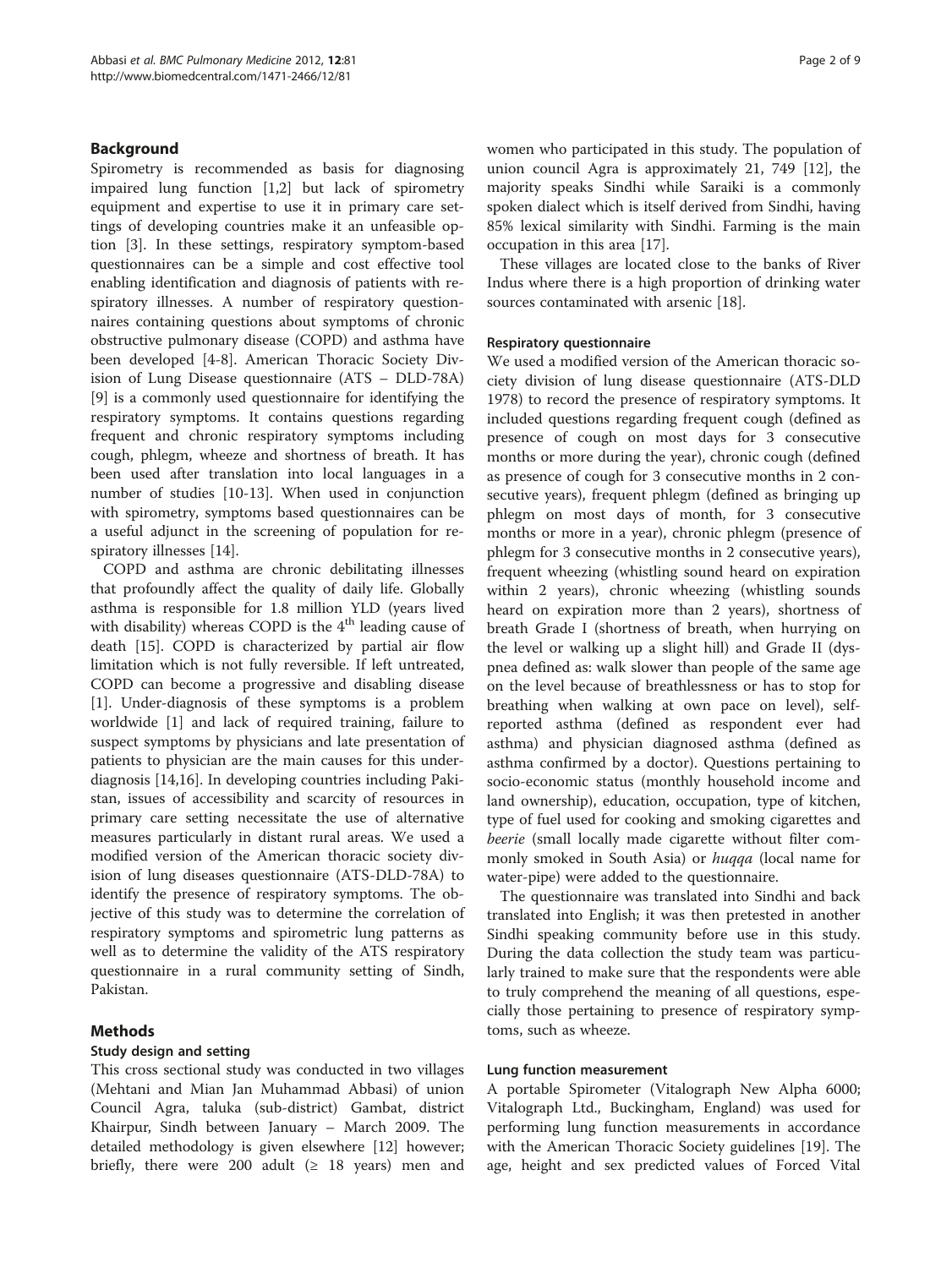Capacity (FVC), forced expiratory volume in one second  $(FEV<sub>1</sub>)$  and their ratio  $(FEV<sub>1</sub>/FVC)$  were recorded in milliliters (ml) and percentages. European Respiratory Society (ERS) equations were used which were adjusted for Asian population using the correction factor of 0.9 [[20\]](#page-8-0). Predicted percentage of  $\geq 80\%$  for FVC and FEV<sub>1</sub> and FEV<sub>1</sub>/FVC ratio of  $\geq 0.7$  were considered as cut off for lung function tests to be normal. These cut-offs are generally used internationally for categorizing lung volumes as normal or abnormal [\[21\]](#page-8-0). Obstructive lung function was defined as having  $FEV_1$  <80% and  $FEV_1$ / FVC <70% and restrictive lung function was defined as having  $FEV_1$  <80% and  $FEV_1/FVC$  >70% [[2\]](#page-8-0).

Participants were explained the procedure of spirometry in detail and were allowed to practice until they felt comfortable. Participants were asked to refrain from smoking for at least 1 hour prior to the procedure. Spirometry was conducted in standing position without nose clips and ATS repeatability criteria were used for quality assessment of the spirometry maneuver. Results of three acceptable readings were recorded and best of the three readings was used for analysis in this study. Spirometry was conducted by a trained technician who was also well versed with local language. Spirometry reports were further assessed by a pulmonologist for quality assurance.

## Ethical considerations

Study approval was taken from ethics review committee of Aga Khan University, Karachi. Verbal and written informed consent was taken from the participants.

## Statistical analysis

Data was entered into Epidata 3.1 and analyzed using SPSS 19 for windows. Descriptive statistics were calculated for socio-demographic variables, respiratory symptoms and lung volumes.

Percentage predicted lung volumes were entered as continuous variables and independent samples t-test was applied to determine significant differences in lung function decrements according to presence and absence of respiratory symptoms.

Logistic regression analysis was performed to determine crude and adjusted odds ratio of respiratory symptoms with percentage predicted lung volumes entered as dichotomous variables (FVC > 80%  $vs$  < 80%; FEV<sub>1</sub> > 80%  $vs < 80\%$  & FEV<sub>1</sub>/FVC ratio > 0.7  $vs < 0.7$ ). In multivariate model, adjustment was done for age, height, weight, sex, smoking status, spoken dialect, education, socio-economic status (SES) and arsenic levels in drinking water.

Furthermore linear regression analysis was also performed separately for FEV1, FVC and FEV1/FVC ratio in order to determine the association of percentage predicted lung volumes with respiratory symptoms. Validity

of the ATS respiratory questionnaire along with predictive values were also calculated for obstructive and restrictive lung patterns separately.

## Results

Frequencies of socio-demographic, anthropometric characteristics and lung function of study participants are given in Table [1.](#page-3-0) Majority of the participants were uneducated (59.7%) and predominant type of occupation was farmers and laborers (28.5%) Approximately 62.5% were owners of agricultural land and median monthly household income was 8000 Pakistani rupees (US\$ 98). Mean height was  $160.47$  cm  $(\pm 8.73)$  and mean weight was 59.29 kg (±12.93). Approximately 21.5% were smokers, predominant type of fuel used for cooking was biomass i.e. firewood and cow dung (78%), while the commonly prevalent type of kitchen was open air and sheltered (roofs commonly made of wood/straws) (82%).

On the basis of quality assessment of spirometry reports 12 entries were excluded from the analysis of lung volumes. Mean of % predicted lungs volumes for 188 participants were recorded as: FVC 96.55 (±20.95), FEV<sub>1</sub> 82.29 ( $\pm$ 21.26), FEV<sub>1</sub>/FVC ratio 88.69 ( $\pm$ 12).

Predominant type of respiratory complaint was Phlegm (19%) followed by cough (17.5%), wheeze (14%) and shortness of breath (10.5%). Frequency of physician diagnosed asthma was 5.5% (Table [2\)](#page-4-0). Frequency of Obstructive pattern on spirometry was 28.57.5% and that of restrictive pattern was 19.57%.

A trend of reduced lung function (predicted FVC,  $FEV<sub>1</sub>$  and  $FEV<sub>1</sub>/FVC$  ratio) was observed among participants with respiratory symptoms compared to those without symptoms (Figure [1](#page-4-0)).

In univariate logistic regression, decrements in percentage predicted FVC were significant for all symptoms except cough.

Percentage predicted  $FEV<sub>1</sub>$  was significantly reduced for all symptoms except shortness of breath (Crude OR 4.8, 95% CI: 1.32 – 17.45). Statistically significant reductions in  $FEV<sub>1</sub>/FVC$  ratio were found for cough (Crude OR 3.47, 95% CI: 1.05 – 11.41) and shortness of breath (Crude OR 4.8, 95% CI: 1.32 – 17.45) (Table [3](#page-5-0)).

After adjustment for confounders in multivariate analysis, FVC was significantly reduced for phlegm (OR 3.01; 95% CI: 1.14 – 7.94), wheeze (OR 7.22; 95% CI: 2.52 – 20.67) and shortness of breath (OR 4.91; 95% CI: 1.57 – 15.36);  $FEV<sub>1</sub>$  was significantly reduced for cough (OR 2.69; 95% CI: 1.12 – 6.43), phlegm (OR 3.01; 95% CI: 1.26 – 7.16) and wheeze (OR 10.77; 95% CI: 3.45 – 33.6). No significant reduction was found in  $FEV<sub>1</sub>/FVC$  ratio for any symptom (Table [3\)](#page-5-0). After adjustment, risk of obstructive and/or restrictive lung disease was significant for all symptoms except shortness of breath (Adjusted OR 3.02, 95% CI: 0.93 – 9.87) (Table [3](#page-5-0)). On linear regression significant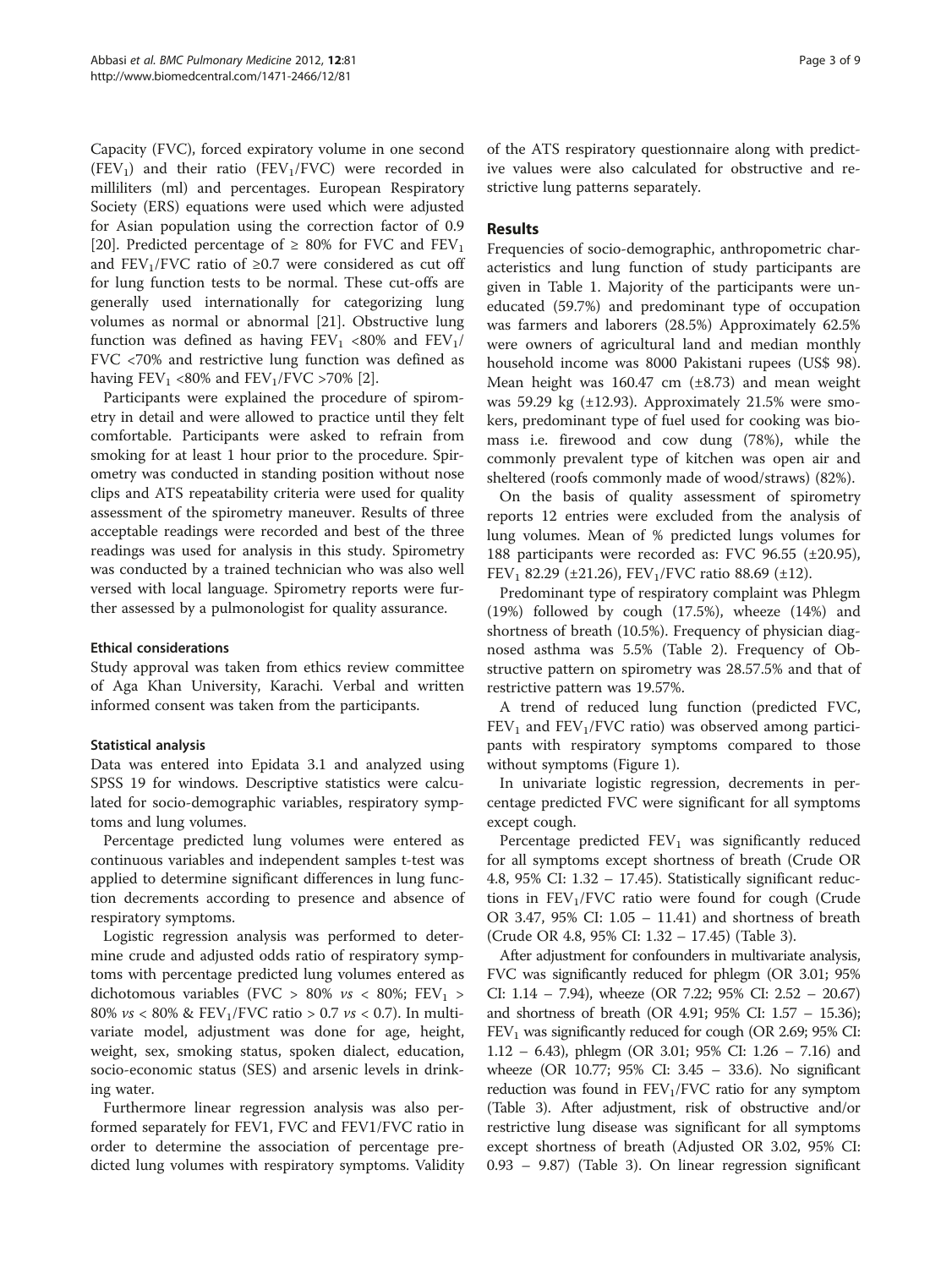|                                                                          | Male $n$ $(\%)$     | Female n (%)   | Total n (%)      |
|--------------------------------------------------------------------------|---------------------|----------------|------------------|
| Variable                                                                 |                     |                |                  |
| Study population                                                         | 91 (45.5)           | 109 (54.5)     | 200 (100)        |
| Education                                                                |                     |                |                  |
| Uneducated                                                               | 22                  | 97             | 119 (59.7)       |
| Educated                                                                 | 68                  | 12             | 80 (42.3)        |
| Occupation                                                               |                     |                |                  |
| House wife                                                               | $\mathsf{O}\xspace$ | 108            | 108 (54)         |
| Farmers/laborers                                                         | 57                  | $\mathbf 0$    | 57 (28.5)        |
| Govt./private service                                                    | 16                  | $\mathbf 0$    | 16(8)            |
| Retired/unemployed                                                       | 10                  | $\mathbf 0$    | 10(5)            |
| Smoking status <sup>1</sup>                                              |                     |                |                  |
| Never smoker                                                             | 61                  | 103            | 164 (82)         |
| Ever smoker                                                              | 30                  | 6              | 36 (18)          |
| Dialect                                                                  |                     |                |                  |
| Sindhi                                                                   | 30                  | 34             | 64 (32)          |
| Saraiki                                                                  | 61                  | 75             | 136 (68)         |
| Agricultural land ownership <sup>2</sup>                                 |                     |                |                  |
| Do not own land                                                          | 35                  | 40             | 75 (37.5)        |
| Own land                                                                 | 56                  | 69             | 125(62.5)        |
| Monthly household income(PKR) <sup>3</sup> ; Mean (SD)                   | 10156 (±6600)       | 7610 (±6519)   | 8000 (±5000)     |
| Height (cm) ;Mean (SD)                                                   | 167.51 $(\pm 6.02)$ | 154.75 (±5.81) | 160.47 (±8.63)   |
| Weight (kg) ;Mean (SD)                                                   | 64.73 (±13.53)      | 55.02 (±10.61) | 59.29 (±12.93)   |
| Age (years) ;Mean (SD)                                                   | 33.12 (±13.23)      | 34.48 (±10.22) | 34 (±11.69)      |
| Duration living in house (years) ;Mean (SD)                              | 28.76 (±13.93)      | 32.23 (±13.71) | 31 $(\pm 13.83)$ |
| % Predicted Spirometric lung volumes in milliliters (N 188) <sup>4</sup> |                     |                |                  |
| $FVC$ <sup>5</sup> ; Mean (SD)                                           | 95.90 (±19.84)      | 97.11 (±21.94) | 96.55 (±20.95)   |
| $FEV1$ <sup>6</sup> ; Mean (SD)                                          | 82.61 (±20.96)      | 82.02 (±21.62) | 82.29 (±21.26)   |
| FEV <sub>1</sub> / FVC ;Mean (SD)                                        | 88.92 (±11.42)      | 88.50 (±12.52) | 88.69 (±12)      |

## <span id="page-3-0"></span>Table 1 Socio-demographic, anthropometric characteristics and lung function of the study population

 $\frac{1}{1}$  Smoking status defined as ever/never smoker of cigarette, beerie or huqqa.

<sup>2.</sup> Land unit defined as Jaraib where 1 acre = 2 Jaraib.<br><sup>3.</sup> Income reported in Pakistani rupees (PKR), 1 US \$ = 90 PKR, median and interquartile range are given due to skewed distribution.<br><sup>4.</sup> Sample size reduced due

association was found for decrements in lung function for all respiratory symptoms, except wheeze (Table [4\)](#page-6-0).

The negative predictive values and specificity of all the symptoms were generally higher with respect to obstructive and restrictive lung patterns compared to positive predictive values and sensitivity respectively (Table [5](#page-6-0) and Table [6](#page-7-0)).

## **Discussion**

We believe that this is amongst the first studies to report validation of ATS respiratory questionnaire in a local language (Sindhi) in rural setting of Pakistan. The study

shows that respiratory symptoms of cough, phlegm, wheeze and shortness of breath are significantly correlated with reduced lung function and this trend was found consistently for all lung volumes (FVC,  $FEV<sub>1</sub>$  and  $FEV<sub>1</sub>/FVC$ ). This correlation suggests that the presence of respiratory symptoms is an important predictor of impaired lung function and use of standardized respiratory questionnaires like ATS questionnaire therefore is an effective tool in estimating the burden of respiratory symptoms in a rural community setting. This finding has important Public Health implications for resource limited settings because use of such standardized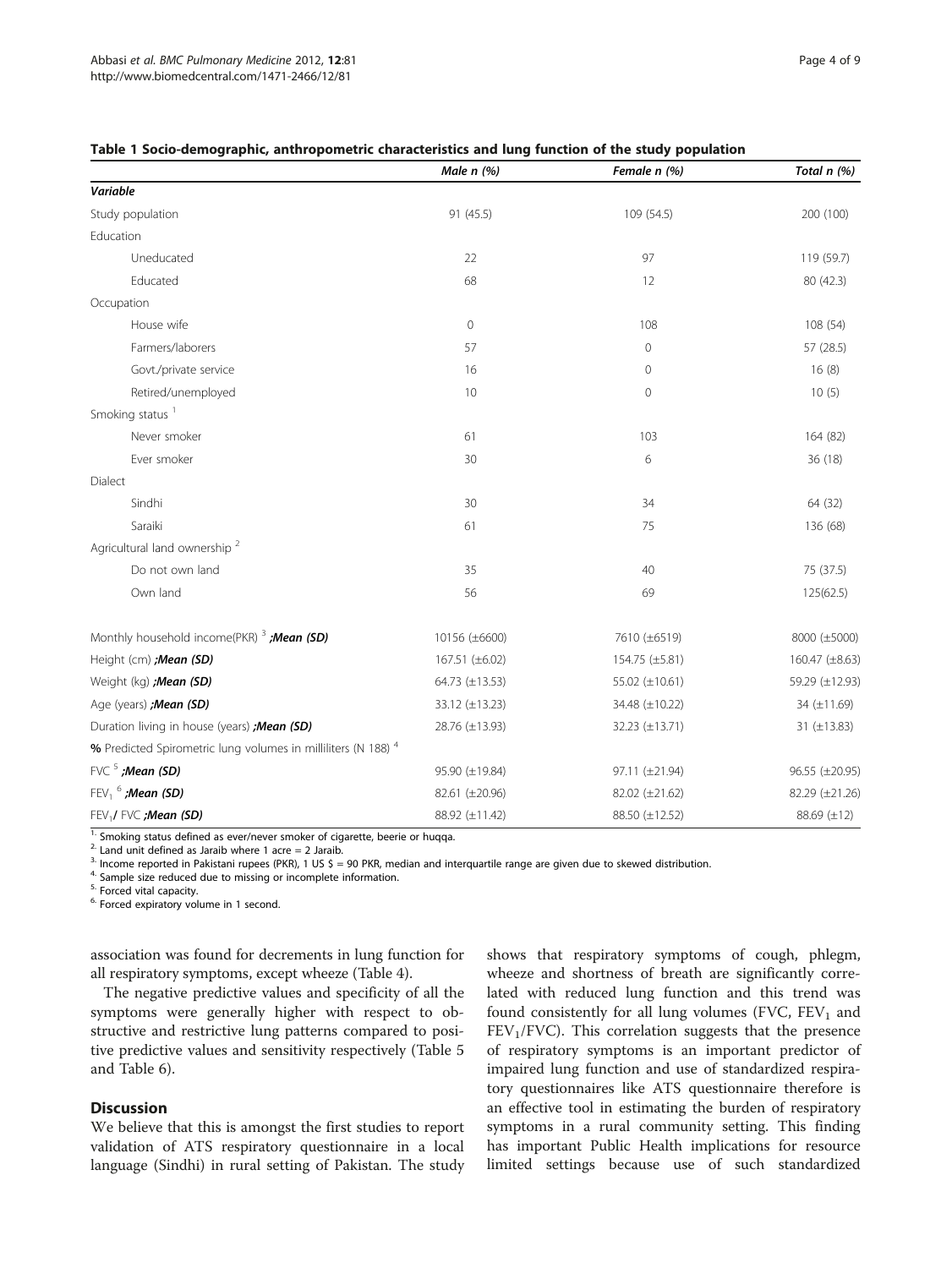<span id="page-4-0"></span>Table 2 Frequency distribution of respiratory symptoms, asthma and lung function among study population in taluka Gambat district Khairpur, Sindh, Pakistan

| Prevalence of respiratory symptoms (Total sample N 200) | $\mathbf n$ | (%)  |
|---------------------------------------------------------|-------------|------|
| Cough $^7$                                              | 35          | 175  |
| Phlegm <sup>8</sup>                                     | 38          | 19   |
| Wheeze                                                  | 28          | 14   |
| Shortness of breath <sup>9</sup>                        | 21          | 10.5 |
| Self-reported asthma <sup>10</sup>                      | 19          | 9.5  |
| Physician diagnosed asthma <sup>11</sup>                | 11          | 55   |
| - (I (II : II I Macadon)                                |             |      |

#### Frequency of Lung function patterns (Total sample N 188)

| Normal                    |     | 98 52.12 |
|---------------------------|-----|----------|
| Obstructive 12            | -54 | 28.72    |
| Restrictive <sup>13</sup> | 37  | 19.68    |

 $7.$  Chronic cough defined as cough on most days of month, for 3 consecutive months or more in a year.

Chronic phlegm defined as presence of phlegm for 3 consecutive months in 2 consecutive years.

9. Participants were asked: do you have to walk slower than people of your age on the level because of breathlessness?<br><sup>10.</sup> Participants were asked if they ever had asthma.

<sup>11.</sup> Physician diagnosed asthma defined as asthma confirmed by a doctor.<br><sup>12.</sup> Defined as having FEV<sub>1</sub> <80% and FEV<sub>1</sub>/FVC <70%.<br><sup>13.</sup> Defined as having FEV<sub>1</sub> <80% and FEV<sub>1</sub>/FVC >70%.

questionnaires can serve as a cost saving tool in the diagnosis of respiratory symptoms without need of additional resources.

This study has reported significant association of all symptoms with both obstructive and restrictive lung patterns. These findings are similar to those reported in other studies. A number of studies conducted on different occupational groups have shown association of selective symptoms with reduced lung function. In one study symptoms of cough and phlegm were found to be significantly associated with obstructive pattern as opposed to wheeze or phlegm [[22](#page-8-0)]. While

the predominant associations of selective symptoms with lung function changes reported in these studies can be attributed to specific occupational exposures, symptoms identified by questionnaires successfully predicted the impaired lung function which was verified by spirometry.

We collected the data on major confounders and adjusted the results in final analysis. The study area from where the sample was selected has high arsenic concentration in ground water. Studies have reported important role of arsenic in reduced lung function [[12\]](#page-8-0). We measured the levels of arsenic in drinking water sources which were adjusted in final results. Adjustment was also done for smoking, type of fuel used for cooking and type of kitchen which are independent factors of respiratory illnesses.

In this study, we also report the prevalence of physician diagnosed and self-reported asthma as 5.5% and 9.5% respectively. There is paucity of representative data regarding prevalence of asthma in Pakistan. Few studies that were conducted have estimated the burden of asthma among selective groups of population including children [\[23,24\]](#page-8-0) and some occupational groups [[25](#page-8-0)] whereas our study estimated the burden of asthma in general population of adults. Prevalence reported in this study is somewhat similar to that reported using similar definition by WHO for Pakistan and neighboring countries like India, Bangladesh and Srilanka where it ranged between 2.6% to 3.16% [[26\]](#page-8-0). Possible reasons for variation in asthma prevalence in different studies could include the variation in operational definition of asthma amongst different studies. Use of definition such as physician diagnosed asthma may be appropriate in developed countries; however, asthma prevalence estimated on the basis of this definition can vary greatly in developing countries depending on availability of and access to

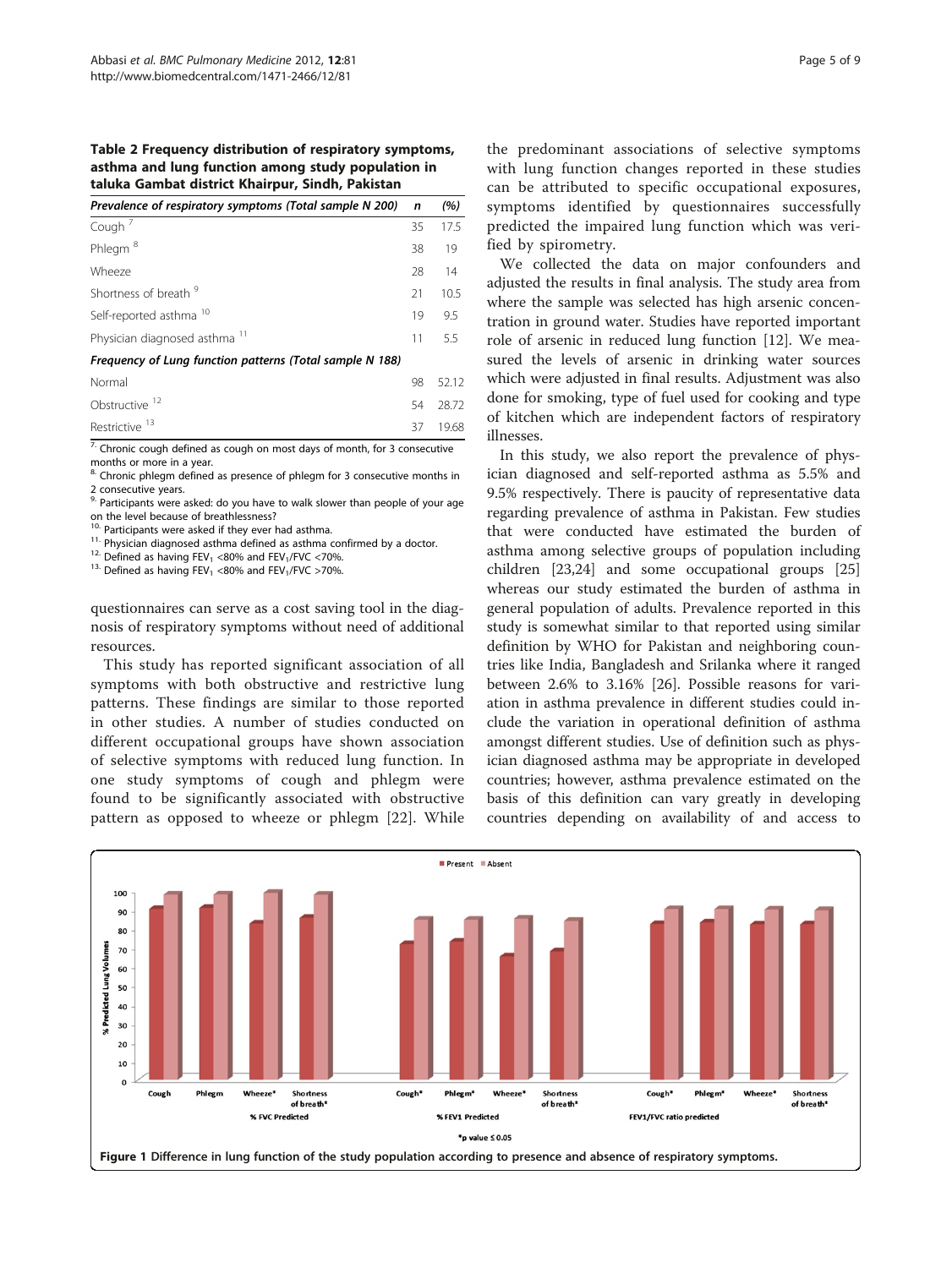|                                                       | Crude OR                                                                                   | Adjusted OR*<br>(Confidence interval) | P - value |
|-------------------------------------------------------|--------------------------------------------------------------------------------------------|---------------------------------------|-----------|
|                                                       | (Confidence interval)                                                                      |                                       |           |
| % Predicted FVC volume <sup>14</sup>                  |                                                                                            |                                       |           |
| Cough <sup>15</sup>                                   | $2.02$ (0.86 - 4.72)                                                                       | $2.33(0.87 - 6.19)$                   | 0.089     |
| Phlegm <sup>16</sup>                                  | $2.35(1.04 - 5.27)$                                                                        | $3.01(1.14 - 7.94)$                   | < 0.026   |
| Wheeze                                                | $4.34(1.81 - 10.42)$                                                                       | $7.22$ (2.52 - 20.67)                 | < 0.001   |
| Shortness of breath <sup>17</sup>                     | $3.28(1.22 - 8.84)$                                                                        | $4.91(1.57 - 15.36)$                  | < 0.006   |
| % Predicted FEV <sub>1</sub> volumes <sup>18</sup>    |                                                                                            |                                       |           |
| Cough                                                 | $2.44(1.11 - 5.35)$                                                                        | $2.69(1.12 - 6.43)$                   | 0.026     |
| Phlegm                                                | $2.33(1.1 - 4.9)$                                                                          | $3.01(1.26 - 7.16)$                   | 0.013     |
| Wheeze                                                | $6.73$ (2.41 - 18.76)                                                                      | $10.77(3.45 - 33.6)$                  | < 0.001   |
| Shortness of breath                                   | $2.35(0.88 - 6.28)$                                                                        | $2.23$ (0.78 - 6.36)                  | 0.131     |
| % Predicted FEV <sub>1</sub> /FVC ratio <sup>19</sup> |                                                                                            |                                       |           |
| Cough                                                 | $3.47(1.05 - 11.41)$                                                                       | $3.02$ (0.62 - 14.65)                 | 0.169     |
| Phlegm                                                | $2.94(0.90 - 9.60)$                                                                        | $3.85(0.68 - 21.8)$                   | 0.127     |
| Wheeze                                                | $3.13(0.88 - 11.03)$                                                                       | $4.28(0.73 - 24.81)$                  | 0.105     |
| Shortness of breath                                   | $4.8(1.32 - 17.45)$                                                                        | $3.45(0.69 - 17.15)$                  | 0.130     |
|                                                       | Presence of obstructive <sup>20</sup> and/or restrictive lung disease (Total sample N 188) |                                       |           |
| Cough                                                 | $3.30(1.43 - 7.06)$                                                                        | $3.24(1.18 - 8.79)$                   | 0.021     |
| Phlegm                                                | $3.48$ (1.56 - 7.72)                                                                       | $5.33(1.94 - 14.69)$                  | 0.001     |
| Wheeze                                                | $7.41(2.44 - 22.49)$                                                                       | $12.10(3.34 - 43.79)$                 | < 0.001   |
| Shortness of breath                                   | $3.34(1.15 - 9.70)$                                                                        | $3.02$ (0.93 - 9.87)                  | 0.67      |

### <span id="page-5-0"></span>Table 3 Crude and adjusted logistic regression analysis of respiratory symptoms with spirometric lung function patterns, taluka Gambat district Khairpur, Sindh, Pakistan

\*Adjusted for age, height, weight, sex, smoking status, education, socioeconomic status, spoken dialect and arsenic levels.

<sup>15.</sup> Chronic cough defined as cough on most days of month, for 3 consecutive months or more in a year.<br><sup>16.</sup> Chronic cough defined as presence of phlegm for 3 consecutive months in 2 consecutive years.<br><sup>17.</sup> Participants size reduced due to missing/incomplete information; a composite variable containing both obstructive and restrictive lung function was created.

health care facilities and required medicines [[26](#page-8-0)]. Random sampling error may be an alternate explanation for variation in prevalence in this study compared to the other studies. Our study population was exposed to arsenic through underground drinking water and prolonged exposure to arsenic is being increasingly recognized to affect the lung function [\[12,27\]](#page-8-0) however, further research is warranted to explore such associations. Although our study reports the prevalence of asthma from a localized community setting of a rural area, we believe that these estimates may be generalizable to similar rural settings in Pakistan especially along the river Indus since similar risk factors for respiratory illnesses are prevalent in these areas.

In addition to arsenic exposure, several other factors could be related to the presence of respiratory symptoms and asthma among this study population especially the use of biomass fuel for cooking and the type of kitchen being used. However, this study was not powered to detect the risk factors associated with respiratory symptoms due to limited sample size.

This study has few limitations that need to be considered. Due to cross sectional nature of the study, it is difficult to establish causal association between impaired lung function and the respiratory symptoms. Nevertheless, the consistent trend of decrement in lung volumes is of importance and provides basis for further research. This was a pilot study with a small sample size however, as a preliminary research, this study significantly adds to the scarcely available evidence regarding ATS respiratory questionnaire validation in rural community settings especially in the developing countries. We used spirometry as an objective measure of lung function to compare with the respiratory questionnaire. Spirometry has an added advantage of identifying impaired lung function among those who do not have manifest symptoms and it may not be possible to capture such impairment by use of questionnaire alone, as indicated by the results of our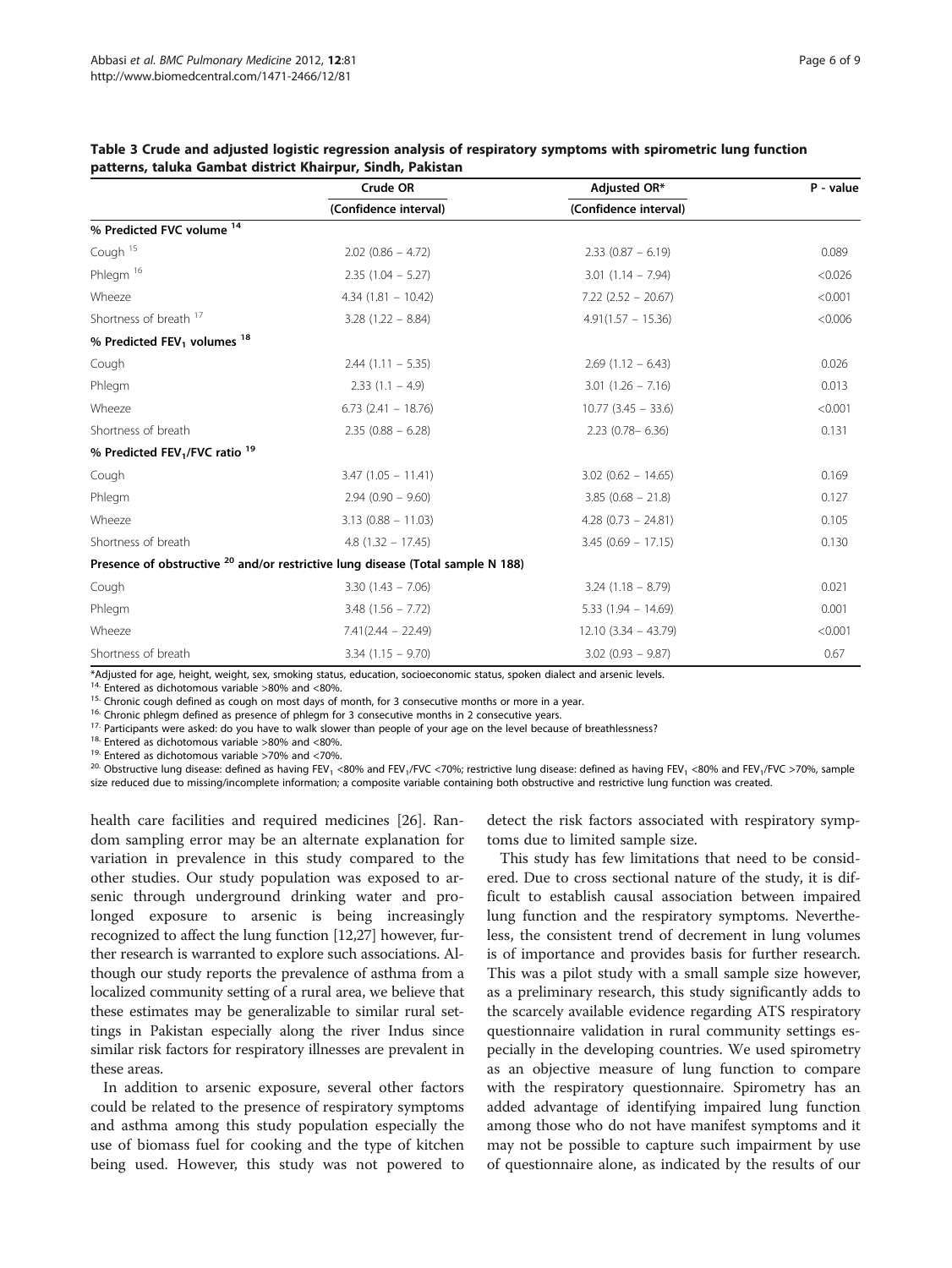|                                         | Crude beta coefficient (Confidence interval) | Adjusted beta coefficient* (Confidence interval) | P - value |
|-----------------------------------------|----------------------------------------------|--------------------------------------------------|-----------|
| % Predicted FVC volumes                 |                                              |                                                  |           |
| Cough <sup>21</sup>                     | $-7.537$ ( $-15.53$ - 0.45)                  | $-9.353(-17.30 - -1.39)$                         | 0.021     |
| Phlegm <sup>22</sup>                    | $-7.100$ ( $-14.73$ - 0.53)                  | $-9.792$ ( $-17.55 - -2.02$ )                    | 0.014     |
| Wheeze                                  | $-16.190$ ( $-24.65 - 7.72$ )                | $-17.876$ ( $-26.13 - -9.61$ )                   | < 0.001   |
| Shortness of breath <sup>23</sup>       | $-12.191$ ( $-22.09$ - $-2.28$ )             | $-8.965$ ( $-19.09 - 1.16$ )                     | 0.082     |
| % Predicted FEV <sub>1</sub> volumes    |                                              |                                                  |           |
| Cough                                   | $-12.969$ ( $-20.91$ - $-5.02$ )             | $-14.510$ ( $-22.52$ - $-6.49$ )                 | < 0.001   |
| Phlegm                                  | $-11.631$ ( $-19.24$ - $-4.01$ )             | $-13.814$ ( $-21.70$ - $-5.92$ )                 | 0.001     |
| Wheeze                                  | $-20.068$ ( $-28.46 - 11.66$ )               | $-22.120 (-30.41 - -13.82)$                      | < 0.001   |
| Shortness of breath                     | $-13.967$ ( $-24.59 - -3.33$ )               | $-15.176$ ( $-25.08 - -5.267$ )                  | 0.003     |
| % Predicted FEV <sub>1</sub> /FVC ratio |                                              |                                                  |           |
| Cough                                   | $-7.876$ ( $-12.34$ - $-3.41$ )              | $-6.841$ $(-11.16 - -2.51)$                      | 0.002     |
| Phlegm                                  | $-6.936$ $(-11.22 - -2.65)$                  | $-6.778$ ( $-11.09$ - $-2.46$ )                  | 0.002     |
| Wheeze                                  | $-7.765$ ( $-12.65 - -2.87$ )                | $-8.245$ ( $-13.21 - -3.27$ )                    | 0.001     |
| Shortness of breath                     | $-7.327$ $(-12.97 - 1.68)$                   | $-7.403$ $(-13.21 - -1.59)$                      | 0.013     |

## <span id="page-6-0"></span>Table 4 Crude and adjusted linear regression analysis of respiratory symptoms with percentage predicted lung volumes, taluka Gambat district Khairpur, Sindh, Pakistan

\*Adjusted for age, height, weight, sex, smoking status, education, socioeconomic status, spoken dialect and arsenic levels.<br><sup>21.</sup> Chronic cough defined as cough on most days of month, for 3 consecutive months or more in a

22. Chronic phlegm defined as presence of phlegm for 3 consecutive months in 2 consecutive years.<br>23. Participants were asked: do you have to walk slower than people of your age on the level because of breathlessness (SOB

| Table 5 Sensitivity, specificity and predictive values of respiratory symptoms and asthma in relation to obstructive |
|----------------------------------------------------------------------------------------------------------------------|
| spirometric interpretation, taluka Gambat district Khairpur, Sindh, Pakistan                                         |

| Symptoms                                    | Positive predictive value (%) | Negative predictive value (%) | Sensitivity (%) | Specificity (%) |
|---------------------------------------------|-------------------------------|-------------------------------|-----------------|-----------------|
| Frequent cough <sup>24</sup>                | 40.62                         | 73.88                         | 24.07           | 85.92           |
| Chronic cough <sup>25</sup>                 | 53.33                         | 73.56                         | 14.8            | 94.81           |
| Frequent phlegm <sup>26</sup>               | 36.11                         | 73.20                         | 24.07           | 82.96           |
| Chronic phlegm <sup>27</sup>                | 42.10                         | 72.94                         | 14.80           | 91.85           |
| Frequent wheeze <sup>28</sup>               | 34.61                         | 72.39                         | 16.66           | 87.40           |
| Chronic wheeze <sup>29</sup>                | 36.48                         | 72.35                         | 12.96           | 91.11           |
| Shortness of breath grade I <sup>30</sup>   | 32.35                         | 72.25                         | 20.37           | 82.96           |
| Shortness of breath grade II <sup>31</sup>  | 30.00                         | 71.59                         | 11.11           | 89.62           |
| Composite variable for frequent symptoms 32 | 28.33                         | 71.31                         | 31.48           | 68.14           |
| Composite variable for chronic symptoms 33  | 32.43                         | 72.36                         | 22.22           | 81.48           |
| Self-reported asthma <sup>34</sup>          | 36.84                         | 72.35                         | 12.96           | 91.11           |
| Physician diagnosed asthma 35               | 27.27                         | 71.34                         | 5.55            | 94.07           |

<sup>24.</sup> Frequent cough defined as presence of cough on most days for 3 consecutive months or more during the year.<br><sup>25.</sup> Chronic cough defined as presence of cough for 3 consecutive months in 2 consecutive years.<br><sup>25.</sup> Chron walking at own pace on level.<br>
<sup>32</sup> Composite variable for frequent symptoms: Frequent (cough + phlegm + wheeze + shortness of breath).

33. Composite variable for chronic symptoms: Chronic (cough + phlegm + wheeze + shortness of breath).<br>  $34.$  Self-reported asthma defined as respondent ever had asthma.<br>  $35.$  Physician diagnosed asthma defined as asthma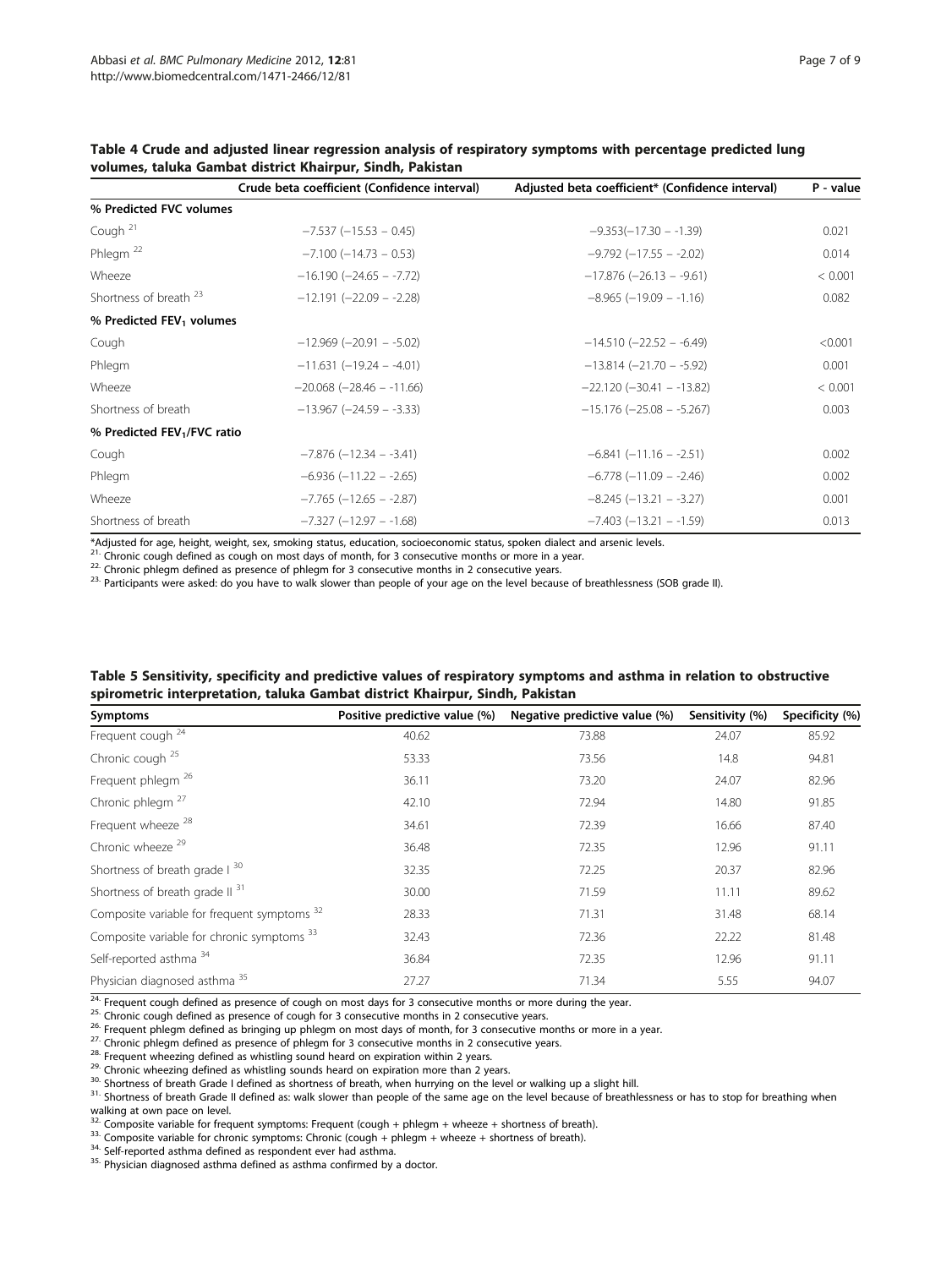| Page 8 of 9 |  |  |
|-------------|--|--|
|             |  |  |

| Symptoms                                               | Positive predictive value (%) | Negative predictive value (%) | Sensitivity (%) | Specificity (%) |
|--------------------------------------------------------|-------------------------------|-------------------------------|-----------------|-----------------|
| Frequent cough 36                                      | 31.25                         | 82.80                         | 27.02           | 85.52           |
| Chronic cough 37                                       | 40.00                         | 82.18                         | 16.21           | 94              |
| Frequent phlegm 38                                     | 36.11                         | 84.31                         | 35.13           | 84.86           |
| Chronic phlegm 39                                      | 42.10                         | 82.94                         | 21.62           | 92.76           |
| Frequent wheeze <sup>40</sup>                          | 50.00                         | 85.27                         | 35.13           | 91.44           |
| Chronic wheeze <sup>41</sup>                           | 47.36                         | 83.52                         | 18.91           | 93.42           |
| Shortness of breath grade I <sup>42</sup>              | 35.29                         | 83.87                         | 32.43           | 85.52           |
| Shortness of breath grade II <sup>43</sup>             | 40.00                         | 82.84                         | 21.62           | 92.10           |
| Composite variable for frequent symptoms <sup>44</sup> | 31.66                         | 86.04                         | 51.35           | 73.02           |
| Composite variable for chronic symptoms <sup>45</sup>  | 37.83                         | 84.86                         | 37.83           | 84.86           |
| Self-reported asthma 46                                | 31.57                         | 81.76                         | 16.21           | 91.44           |
| Physician diagnosed asthma <sup>47</sup>               | 45.45                         | 82.02                         | 13.51           | 96.05           |

<span id="page-7-0"></span>Table 6 Sensitivity, specificity and predictive values of respiratory symptoms and asthma in relation to restrictive spirometric interpretation, taluka Gambat district Khairpur, Sindh, Pakistan

<sup>36</sup>. Frequent cough defined as presence of cough on most days for 3 consecutive months or more during the year.<br><sup>37</sup>. Chronic cough defined as presence of cough for 3 consecutive months in 2 consecutive years.<br><sup>38</sup>. Freq walking at own pace on level.<br> $44$ . Composite variable for frequent symptoms: Frequent (cough + phlegm + wheeze + shortness of breath).

<sup>45.</sup> Composite variable for chronic symptoms: Chronic (cough + phlegm + wheeze + shortness of breath).<br><sup>46.</sup> Self-reported asthma defined as respondent ever had asthma.<br><sup>47.</sup> Physician diagnosed asthma defined as asthma

study, that show low sensitivity and positive predictive values while high specificity and negative predictive values for all the frequent or less severe as well as chronic or more severe symptoms in the ATS questionnaire. This finding is consistent with studies using different questionnaires that have also reported low sensitivity and high specificity [[28](#page-8-0)].

There is scarce literature regarding comparison of ATS questionnaire with other respiratory questionnaires although available studies have reported analogous results. Asthma related items of ATS questionnaire have been compared with those of Medical research council questionnaire (MRC) and National Heart and Lung Institute questionnaire (NHLI) yielding similar responses [\[28](#page-8-0)]. Therefore we believe that ATS questionnaire is a valid tool for assessment of respiratory symptoms in rural community settings.

## Conclusion

Respiratory symptoms of cough, wheeze, dyspnea and phlegm are significantly correlated with reduced lung function and should be strongly emphasized in clinical history for assessment of respiratory health. These symptoms are important predictor of obstructive and restrictive lung function independent of risk of smoking. Validated respiratory questionnaires like ATS questionnaire are an effective tool in the diagnosis of respiratory symptoms and can be a useful adjunct to spirometry in community setting of resource poor countries for screening of respiratory illness.

#### Abbreviations

MRC: Medical research council; NHLI: National Heart and Lung Institute; ATS-DLD: American thoracic society – division of lung diseases; WHO: World health organization; FVC: Forced vital capacity; FEV: Forced expiratory volume; SES: Socio-economic status; COPD: Chronic obstructive pulmonary disease; YLD: Years lived with disability.

#### Competing interests

All authors declare that they have no competing interests.

#### Authors' contributions

INA and AAN conceived the study; INA and AA performed the study measure and AAN supervised the process. IN, AAN and AA performed the data analysis. INA and AAN wrote the first draft of the paper to which all authors subsequently made contributions. All authors read and approved the final manuscript.

#### Acknowledgement

We are thankful to people of union council Agra, Gambat Sindh for their continued support during the conduct of this study. We would also like to acknowledge Dr Muhammad Irfan for reviewing the spirometry reports for quality assurance.

#### Author details

<sup>1</sup> Community Medicine residents, Department of Community Health Sciences, The Aga Khan University, Karachi, Pakistan. <sup>2</sup> Division of Environmental Health Sciences, Department of Community Health Sciences, The Aga Khan University, Stadium Road, P.O.Box-3500, Karachi, Pakistan.